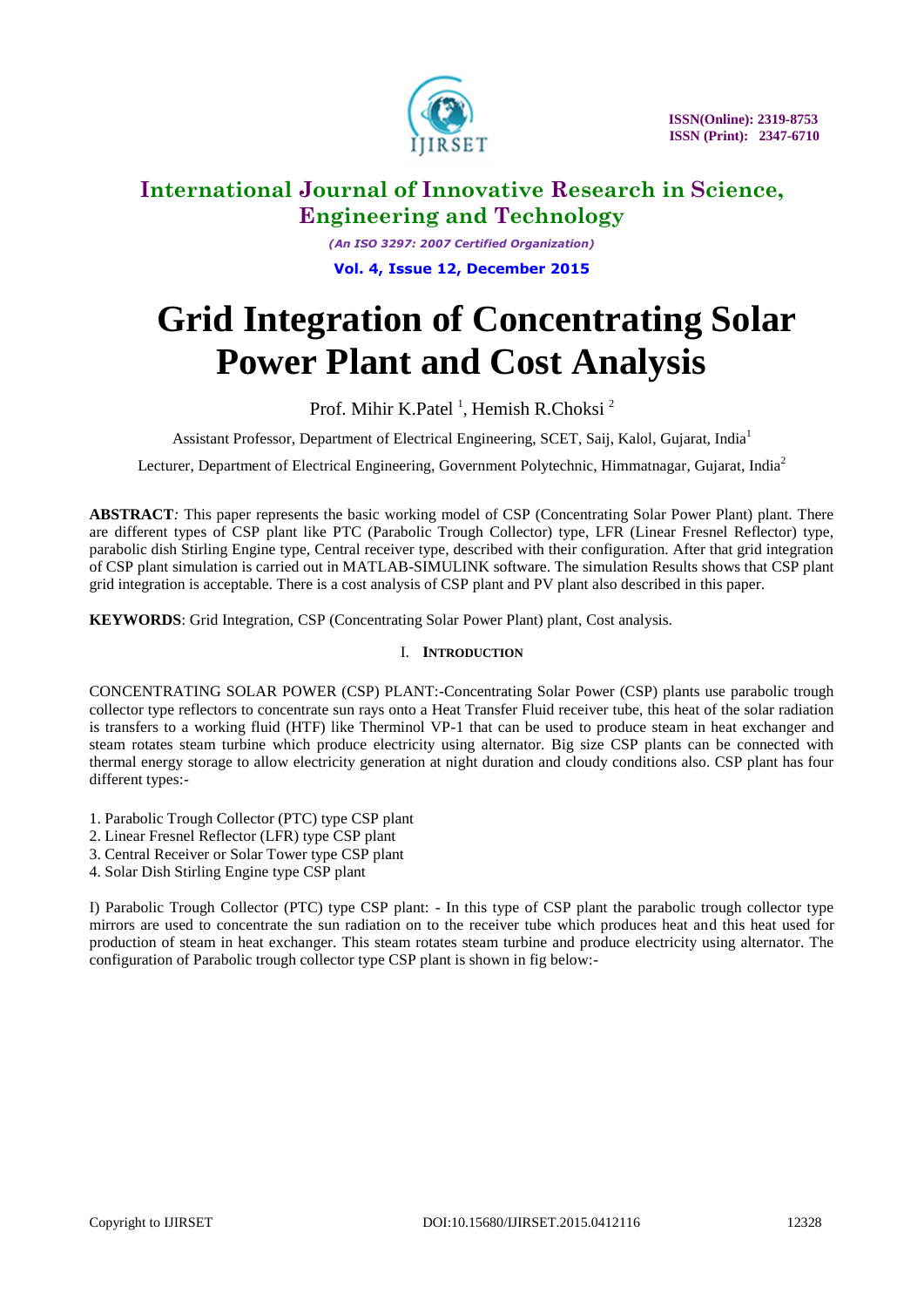

*(An ISO 3297: 2007 Certified Organization)* **Vol. 4, Issue 12, December 2015**



Figure-1: CSP Parabolic Trough Solar Collectors [2]

As shown in fig the parabolic trough collector type CSP plant the parabolic mirrors are 100 meters long with curved aperture of 5-6 meter. The capacity of PTC types CSP plant is near about 14-80MWe. Thermal energy storage using molten salt improves the plant capacity. High temperature molten salt may increase both plant efficiency (e.g. 15%- 17%) and thermal storage capacity [2].

II) Linear Fresnel Reflectors (LFR) type CSP plant: - In linear Fresnel reflector (LFR) type CSP plant, an elevated ground facing linear curvature type solar collector are used. The configuration of LFR type CSP plant is shown in fig below:-



Fig.2- A linear Fresnel reflector systems [2]

The LFR reflectors type CSP plants are same to the PTC type CSP plant. But they are slightly curved mirrors placed at different angles to concentrate solar radiation onto a fixed receiver located some meters above the mirrors. In the receiver tube water is flowing which is converted into steam. Steam is used to rotate the steam turbine and produce electricity.

III) Solar Tower or Central Receiver type CSP plant: - In solar tower type or central receiver type plant configuration is shown in fig. These are large number of heliostats track the sun rays onto the central tower receiver, where the cold molten salt stored. Due to the concentrated solar radiation the cold molten salt is converted into hot molten salt, which produce steam in heat exchanger. This steam is used to rotate the steam turbine and which produce electricity using alternator.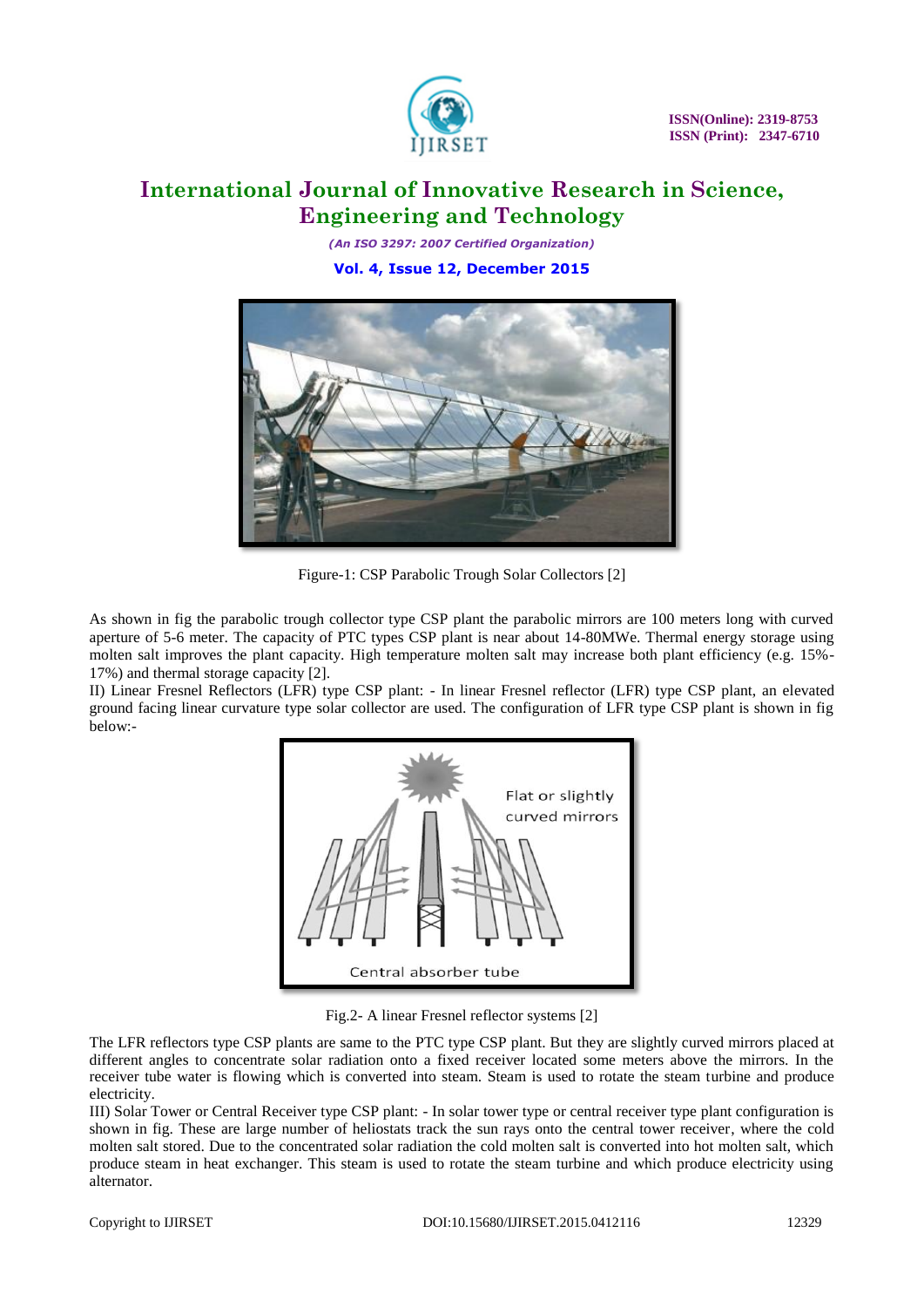

*(An ISO 3297: 2007 Certified Organization)* **Vol. 4, Issue 12, December 2015**



Fig.3- Power tower heliostat assembly [2]

ST plants can be equipped with thermal storage systems whose operating temperatures also depend on the primary heat transfer fluid. Today's best performance is obtained using molten salt at 565'C for either heat transfer or storage purposes. This enables efficient and cheap heat storage and the use of efficient supercritical steam cycles [3].

IV) Dish Stirling engine type CSP plant: - In this type of CSP plant a parabolic dish shaped solar concentrator concentrate the sun radiation onto a receiver, which is placed at the focal point of dish. The configuration of parabolic dish type CSP plant is shown in fig below:-



Fig. 4- A parabolic dish reflector focusing sunlight at a point [2]

The heat generated in the receiver is used to drive a Stirling engine that is attached to the receiver. The piston in the system moves in upward and downward direction. This mechanical energy converted into electricity using alternator. Solar dish Stirling Engine type CSP plant is still under Research and Development phase.

### **II. THERMAL ENERGY STORAGE CONCEPT**

The addition of thermal energy storage system in CSP plant improves system efficiency, improves interconnection of CSP plant with grid and also provides continuous power supply to the load. The design and selection of thermal energy storage is so different because of variation in thermal capability of the material used, which should be cooperate with cost effective system design. Some other factors and requirements need to be understand, and from the technical point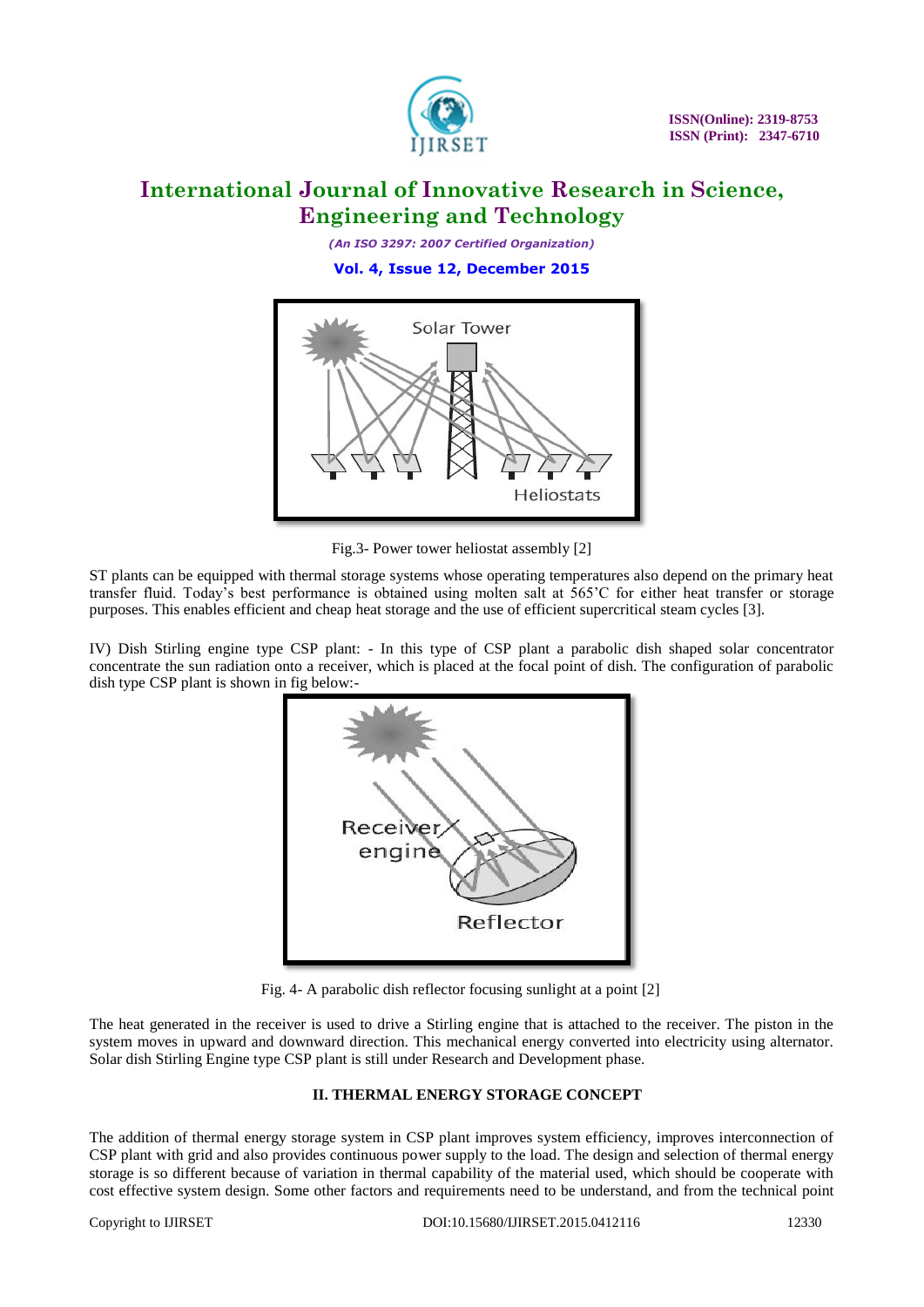

*(An ISO 3297: 2007 Certified Organization)*

#### **Vol. 4, Issue 12, December 2015**

of view, the most important points are: high density in the thermal energy storage material; good heat transfer between the HTF and the storage medium; mechanical and chemical stability of the storage material it means the thermal energy storage material must support several charging & discharging cycles; compatibility between Heat transfer fluid and heat exchanger; complete reversibility and stability in a number of charging & discharging cycles; low thermal losses; and easy of control. And, from the point of view of technology, the most important requirements are: operation strategy; adequate maximum load; appropriate nominal temperature and specific enthalpy drops in load; and integration into the power plant [4].



Figure-5 types of TES (thermal storage systems) in CSP plants [4]

There are mainly two types of thermal energy storage system according to their nature: - Active storage system and Passive storage system. An active system is based on thermal transfer through forced convection in the storage material, while a passive system is based in solid materials through which the heat transfer fluid circulates in charging and discharging thermal cycles. Active systems are subdivided into direct and indirect systems. In direct systems, the heat transfer fluid is used also as storage media and on indirect systems a second storage medium is used for storing the heat. A classification of the storage concept is illustrated in Figure-5

### **III. GRID INTEGRATION OF CSP**

When we connect the CSP plant with grid the integration of CSP with grid is shown as fig below:-



Fig-6-Grid Integration with CSP Plant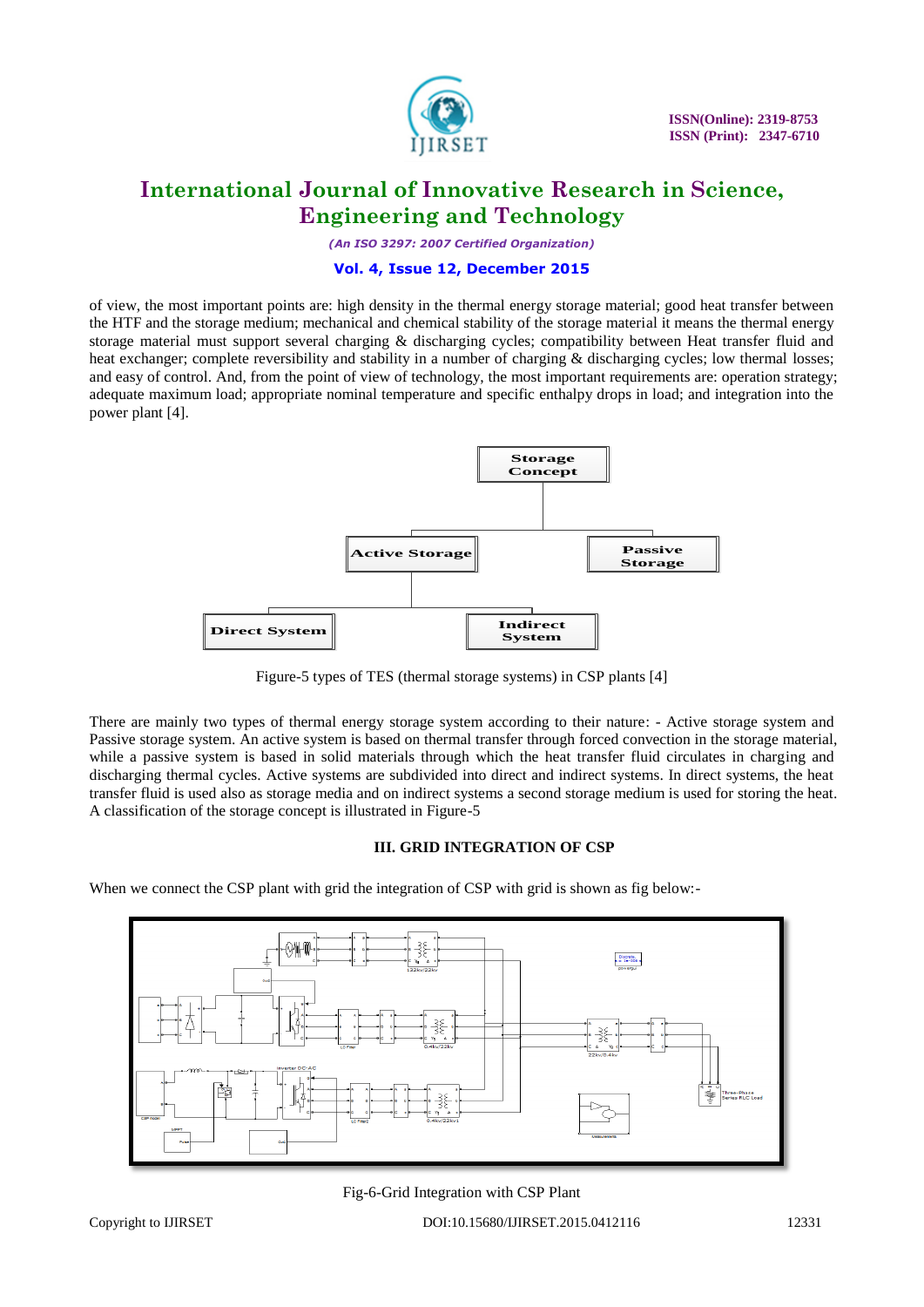

*(An ISO 3297: 2007 Certified Organization)*

### **Vol. 4, Issue 12, December 2015**

The output values of 3-phase supply like 3-VI measurement, current values are shown in output values. The different parameters of the grid like DC-AC conversion, L-C filter, Switching pulses, 3-phase supply, Maximum power tracking and grid lines are also integrated with the CSP Plant. The Results and output values of currents are shown in fig below:-



Fig.7- simulation results

The results are shows that grid integration of CSP plant is successful and it is operated in normal conditions. There is no any fault or problems are occurred. So CSP plant performs much better operation compare to PV plant and it is easy to control it.

#### **IV. COST ANALYSIS 1 MWe SOLAR PV PLANT COSTING**

Installation cost, total project cost, maintenance cost and also the total & net income from the plant over a year are highlighted below:-

| 1. Solar panels                |                  |
|--------------------------------|------------------|
| German tech.<br>i.             | $5.93$ cr        |
| ii -<br>China tech.            | 4.1 cr           |
| 2. Central inverters(4)        | 1 <sub>cr</sub>  |
| 3. Combiner + junction boxes   | 30 lacs          |
| 4. Protective gears arrangment | 10 lacs          |
| 5. SCADA & Data logger system  | 10 lacs          |
| 6. Land bank                   | 5 lacs (approx.) |
| 7. Erection of project         | 10 lacs          |
| 8. Total project cost          |                  |
| <b>For German Tech.</b><br>Ĺ.  | 7.58 cr          |
| Îİ.<br><b>For China Tech</b>   | 5.75 cr          |

#### **Installation Cost (table-1)**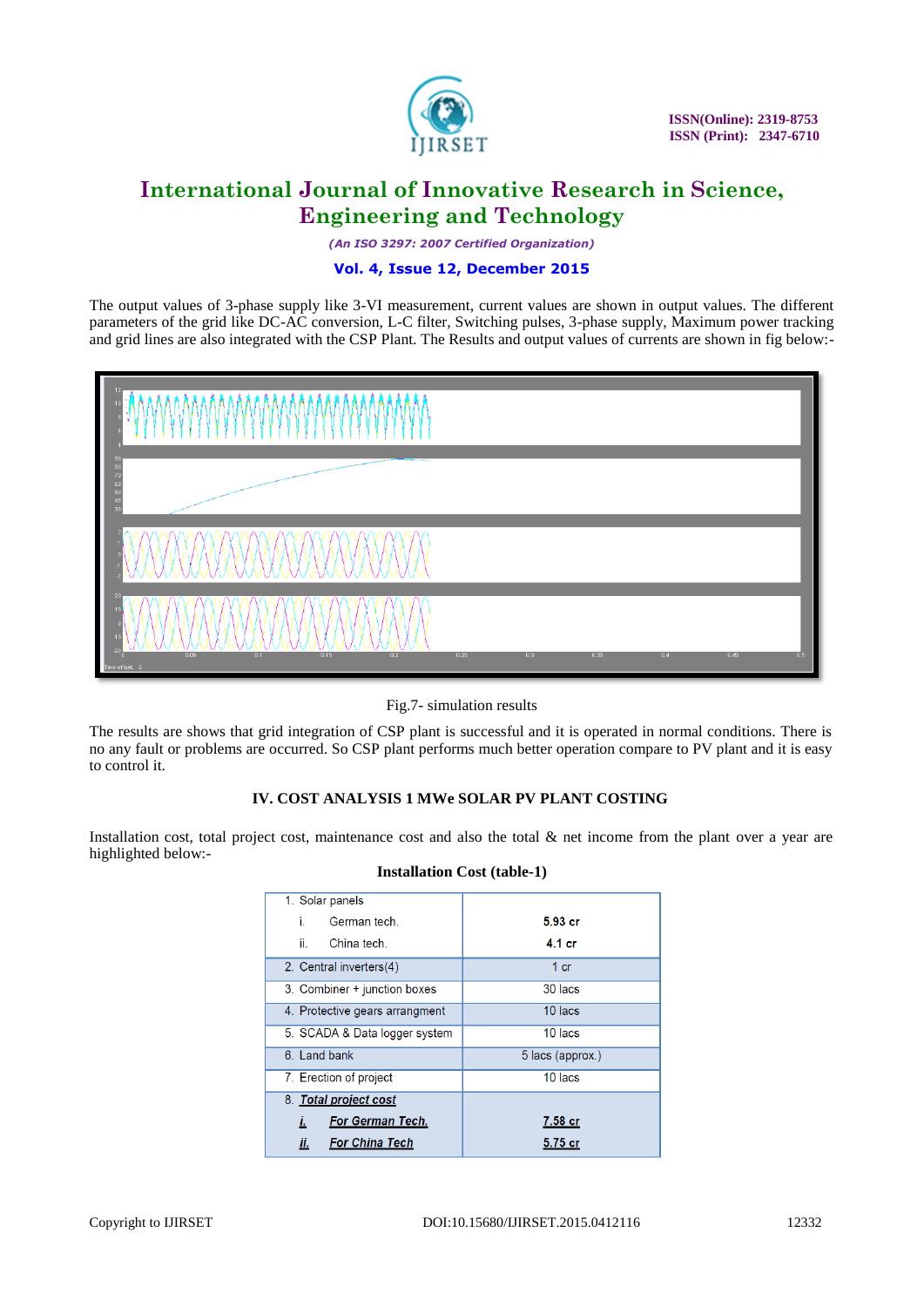

*(An ISO 3297: 2007 Certified Organization)*

#### **Vol. 4, Issue 12, December 2015**

Table-1 represents the cost analysis of installation of Solar PV plant. The installation cost includes Solar Panels cost, inverter cost, junction box cost, land cost, SCADA and data management system cost, wiring cost, etc. The approximate installation cost of Solar PV plant is near about 6-8 Crore for 1 MWe plant.

**Maintenance Cost (table-2)**

| 3. Site maintenance                    | 1 lacs/ year                  |
|----------------------------------------|-------------------------------|
|                                        |                               |
| 1. Human resource<br>2. PV maintenance | 20 lacs/ year<br>1 lacs/ year |

Table-1 represents the cost analysis of maintenance of Solar PV plant. The site maintenance, PV panel maintenance and cleaning, and other human resources costs are included in the maintenance cost of PV plant. The maintenance cost of 1MWe solar PV plant per year is approximately 22 laces.

#### **Income from the 1 MW solar PV plants (table-3)**

| 1. Daily units generated                                                          | 5000 units                                    |
|-----------------------------------------------------------------------------------|-----------------------------------------------|
| 2. Yearly units generated                                                         | 5000x365=1,825,000 units                      |
| 3. Govt. pays per unit<br>(i.e. state electricity board's power<br>purchase rate) | 12.5 ₹/ unit<br>(according to WBREDA 2011-12) |
| 4. Total income over the year                                                     | 2.28 cr                                       |
| 5. net income over the year                                                       | 2.28-0.22=2.06 cr                             |

#### **1 MWe CSP Plant Costing**

In India the capital cost for solar CSP is Rs 12crore per MW as per CERC, 2015-16 guidelines.

### **V. CONCLUSION**

From this paper we can conclude that CSP plant provides electricity during night duration also and we also show that CSP plant grid integration is possible. There are configurations of different types of CSP plant are also described. The simulation results show that grid integration of CSP plant is acceptable. The cost comparison of PV and CSP plant shows that Initial cost of CSP plant compares PV plant is more.

#### **REFERENCES**

- [1] Nafisa Noor, Sadid Muneer, "Concentrating Solar Power (CSP) and Its Prospect in Bangladesh".
- [2] Tahsin Faraz Control and Applications Research Group (CARG) Department of EEE, BRAC University, Dhaka, Bangladesh "Benefits of Concentrating Solar Power over Solar Photovoltaic for Power Generation in Bangladesh".